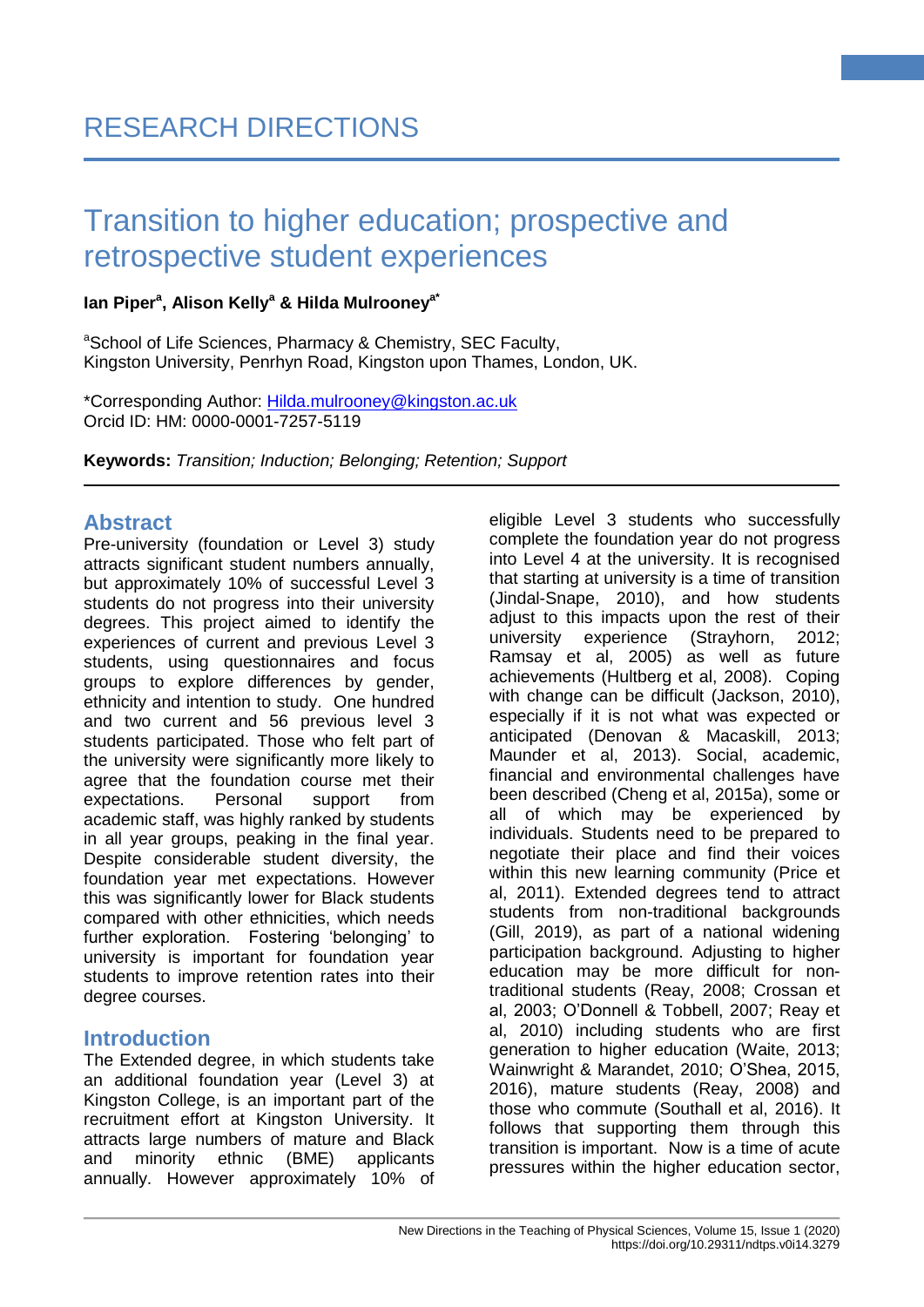and successful recruitment and retention of students is a key issue for institutions. The foundation year acts as a bridge between school and university, and may simultaneously represent a safe environment for students (with the structured support of college (Frame et al, 2006)), and a disappointment (that it is not university proper). This may be more acute if the student did not make a decision themselves to take the extended degree; rather their examination results, previous subject choices or experience to date required them to take the foundation year beforehand. The foundation year experience represents a useful lens through which to explore the nature of transition from the student perspective. Transition has been described as 'the capability to navigate change' (Gale & Parker, 2014), conceptualised within higher education as induction, development and becoming (Gale & Parker, 2014; O'Donnell et al, 2016). Different models of transition are described in the literature (Cheng et al, 2015a), but they all involve different phases students must negotiate in order to successfully adapt to higher education. Transition is now recognised as not solely occurring in the first year of university life but throughout students' time of study (Tobolowsky et al, 2008; Maunder et al, 2013). If it is accepted that transition is an ongoing process then it is likely that adjustment of both levels and types of support available to students will be required, depending on their needs at that time (Jindal-Snape, 2010; Cheng et al, 2015a). Ensuring that students are aware of and can access suitable support is also required (Tett et al, 2017). In this project we aimed to explore the experience, expectations, hopes and fears of foundation students from two perspectives; those of current Level 3 students, in addition to a retrospective view from previous foundation students now in Levels 4, 5 and 6 at Kingston university. Although we explored a particular group of students, many universities now accredit courses and degrees housed elsewhere. Issues identified in this project therefore have wider applicability.

# **Methods**

This project was a staff: student collaborative project for which ethics approval was granted by the Kingston University Centre for Higher Education Research and Practice Research Ethics Committee.

#### **Data sources**

Quantitative data was collected by questionnaire. Two were developed, one each for current and previous Level 3 students.

#### **Both questionnaires**

Questions common to both questionnaires included the student journey into Level 3, whether or not they had intended to do a foundation degree and whether it was their idea or that of an academic. Demographic data collected included age, gender, ethnicity, marital status, educational background (e.g. A levels, Access course, BTEC vocational qualifications), and whether the student was the first member of their family to attend university.

#### **Questionnaire for current Level 3 students**

Five point Likert rating scales (from 'strongly agree' to strongly disagree') were used to ascertain level of agreement with the accuracy of course description, whether the induction helped students to integrate into their course, whether or not the course met their expectations, perceived relevance of the foundation course content to the degree programme and perceived adequacy of subject-specific support. Whether students were glad to be taking the foundation year, whether they felt part of the college and/or the university, current confidence levels and anticipated confidence levels about entering Level 4 were also collected using five point Likert rating scales (from 'completely confident' to 'completely unconfident'). Open text boxes within the questionnaires were used to collect additional comments relating to the induction, feelings of belonging to the college and/or the university, and confidence about Level 4 study. A final text box allowed respondents to add any further comments they had.

#### **Questionnaires for previous Level 3 students (now at Levels 4, 5 and 6)**

Thinking back to their experience of transition from Level 3, students were asked to rate different types of support in order of importance (from 1 to 7, with 1 being most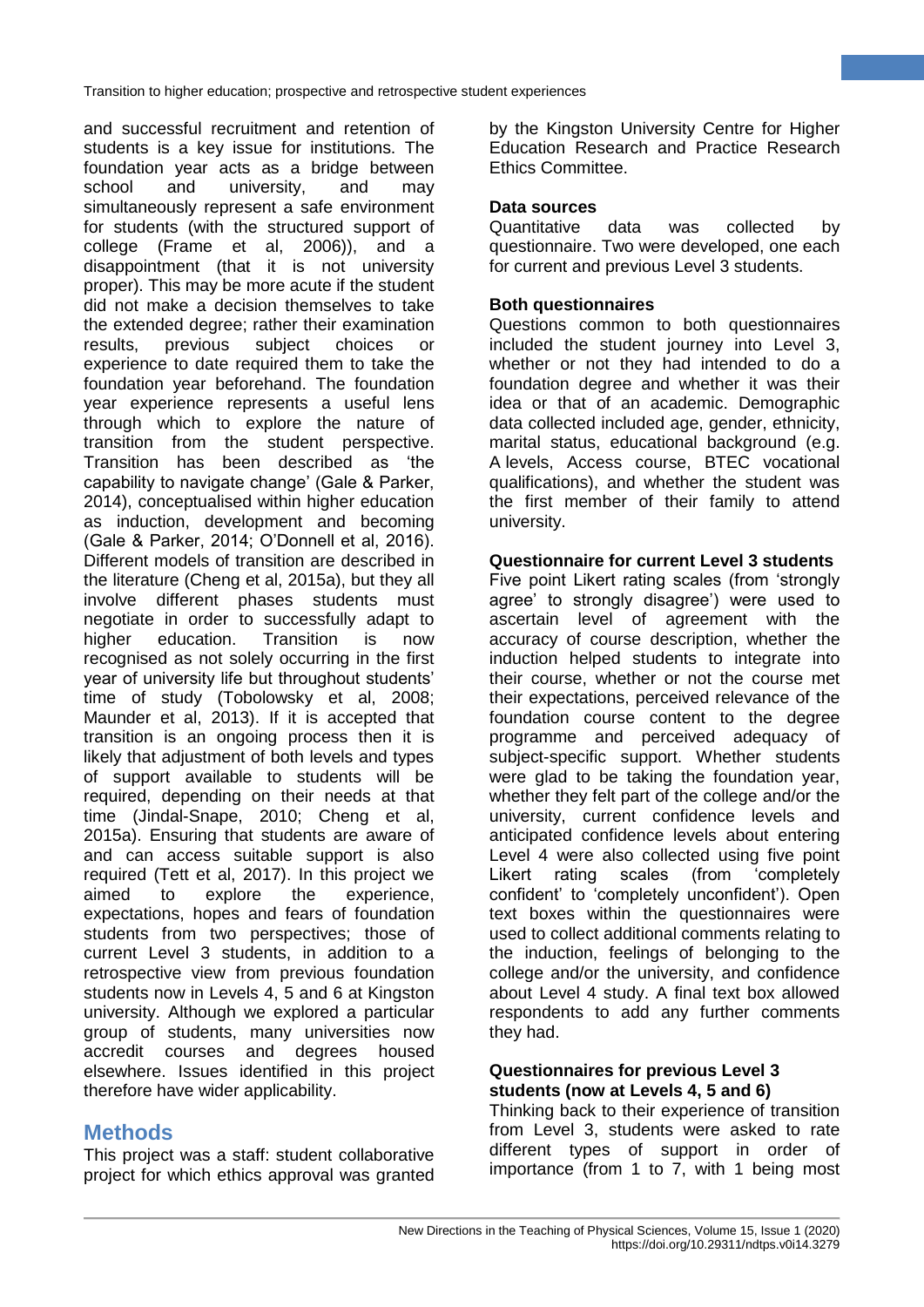and 7 being least important). Types of support specified included library, I.T., support from personal tutors, office hours or individual academics, university academic support (e.g. study support) and other university support (e.g. counselling).

Five point Likert rating scales were used to ascertain level of agreement with a series of statements relating to workload, support with transition, whether the foundation course was useful preparation for Level 4, whether the content of Level 3 had helped with their degree studies, whether they would recommend foundation year to other students, whether they enjoyed the foundation year and whether they were glad they took this route into university. In addition they were asked to rate the extent to which they agreed that they felt part of Kingston University, and part of Kingston College. Retrospective confidence levels about moving from Level 3 to Level 4 were gathered using a five point Likert rating scale (from 'completely unconfident' to 'completely confident'). Qualitative data was collected using open boxes for students to record additional support they had found useful, what would have helped them to feel more confident and text boxes to further explain their answers to Likert rating scale questions.

#### **Questionnaire distribution**

Questionnaires for current Level 3 students were distributed face-to-face by prior arrangement with the college, at specific sessions with large numbers of registered students. A participant information sheet and short verbal introduction was given before questionnaires were distributed and completed immediately. All sessions included at least one staff partner and most included a student partner. Completion of the questionnaire took approximately 10 minutes.

Questionnaires for Levels 4, 5 and 6 students were distributed via university email addresses with personalised invitations to participate which included a link to the survey. This approach was used in order to avoid foundation degree students feeling singled out within large modules, affording them privacy in deciding whether or not to participate. However as a result participation rates among eligible students were disappointingly low.

#### **Focus groups**

Students at all levels who indicated willingness to participate in focus groups were contacted via university or college emails they supplied. A short focus group guide was developed and all sessions were facilitated by two student partners; discussions were audio recorded.

#### **Data analysis**

Level 3 questionnaire data were coded and entered into an Excel spreadsheet. As no individual identifiable data was collected, data within the spreadsheet was anonymous. Email addresses of those who wished to participate in focus groups were used only to organise focus group sessions and removed thereafter. Anonymous questionnaire data from the online surveys for Level 4, 5 and 6 students was downloaded verbatim into separate spreadsheets by level.

Descriptive statistics of the sample were taken by year of study. Data were analysed by age, gender and ethnicity to determine whether these factors influenced participant responses. As data were non-parametric, chisquare tests were used to identify differences in responses between groups. A significance level of p<0.05 was used in all tests. For support sources rated 1-7 by Level 4, 5 and 6 students, the mean ratings were calculated. The lower the score, the more highly rated a support source was (since 1=most and 7=least important).

#### **Results**

#### **Participants**

Study participants were limited to current Level 3 students  $(n=102$  respondents) at Kingston College, as well as previous Level 3 students now in Level 4  $(n=10$  respondents), Level 5  $(n=18$  respondents) and Level 6 (n=28 respondents) at Kingston University. These response rates represented 37.4%, 4.7%, 7.8% and 19.6% (Levels 3-6) of eligible students respectively. Two focus groups were held. No secondary data were used.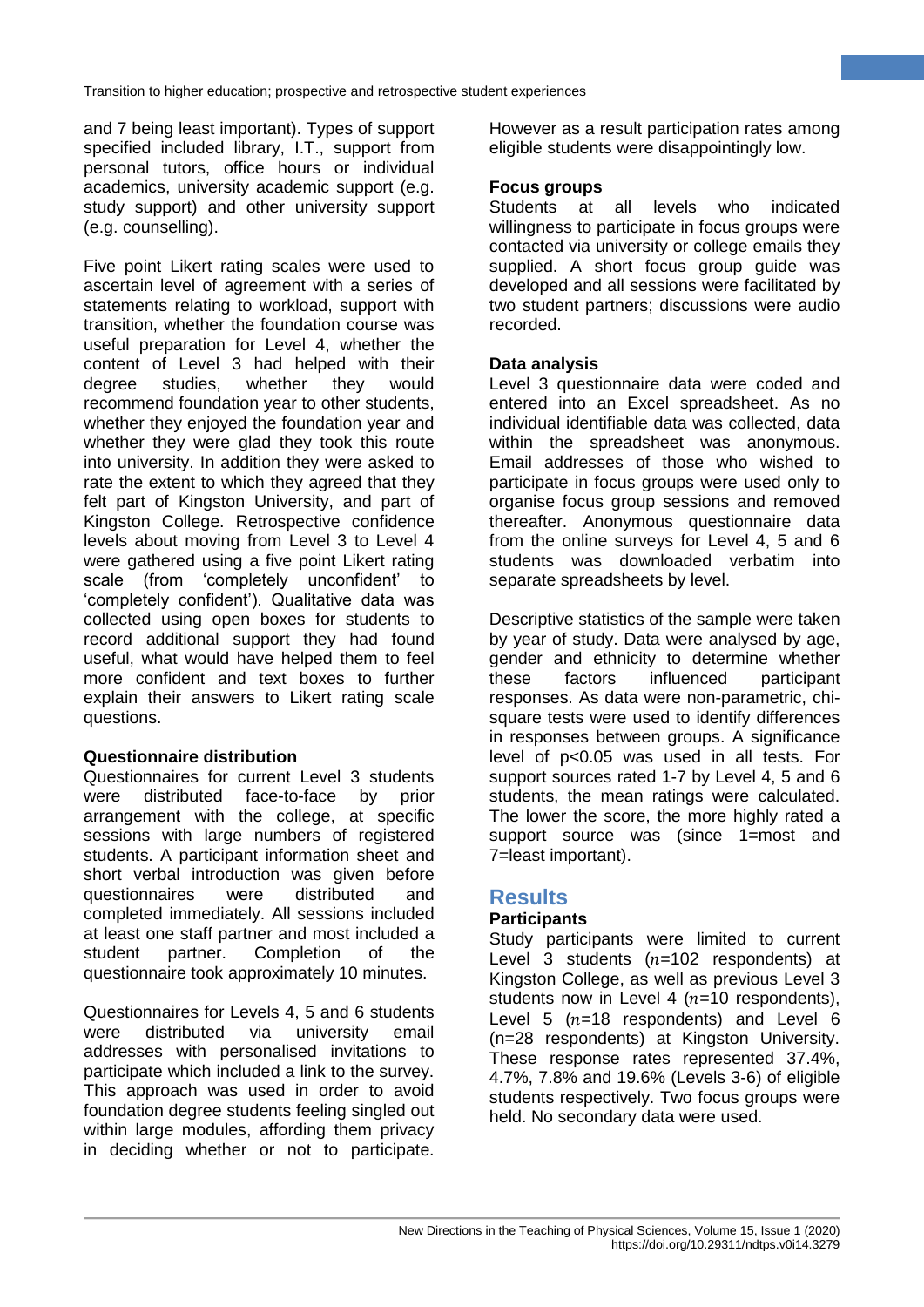|                  | <b>Level 3</b> | <b>Level 4</b> | Level 5  | Level 6  | <b>Faculty data</b><br>for 2019-20 |  |
|------------------|----------------|----------------|----------|----------|------------------------------------|--|
| <b>Gender</b>    |                |                |          |          |                                    |  |
| <b>Males</b>     | 46 (45)        | 3(30)          | 6(33)    | 20(71)   | 61.7%                              |  |
| <b>Females</b>   | 51 (50)        | 5(50)          | 12 (67)  | 7(25)    | 38.0%                              |  |
| <b>PNS*</b>      | 4(4)           | 2(20)          | 0(0)     | 1(4)     | 0.0%                               |  |
| <b>Other</b>     | 1(1)           | 0(0)           | 0(0)     | 0(0)     | 0.3%                               |  |
| <b>Total</b>     | 102 (100)      | 10 (100)       | 18 (100) | 28 (100) | 100%                               |  |
| <b>Age</b>       |                |                |          |          |                                    |  |
| <21 years        | 67 (66)        | 7(70)          | 4(22)    | 0(0)     | 49.7%                              |  |
| $221$ years      | 20 (20)        | 2(20)          | 13 (72)  | 27 (96)  | 50.3%                              |  |
| PNS*             | 15 (14)        | 1(10)          | 1(6)     | 1 $(4)$  | 0.0%                               |  |
| <b>Total</b>     | 102 (100)      | 10 (100)       | 18 (100) | 28 (100) | 100%                               |  |
| <b>Ethnicity</b> |                |                |          |          |                                    |  |
| <b>White</b>     | 27(26)         | 1(10)          | 9(50)    | 15 (54)  | 27.6%                              |  |
| <b>Black</b>     | 19 (19)        | 2(20)          | 2(11)    | 5(18)    | 16.6%                              |  |
| <b>Asian</b>     | 35(34)         | 4(40)          | 3(17)    | 4(14)    | 40.8%                              |  |
| <b>Mixed</b>     | 8(8)           | 0(0)           | 3(17)    | 1(4)     | 13.7%                              |  |
| <b>PNS*</b>      | 13(13)         | 3(30)          | 1(5)     | 3(11)    | 1.3%                               |  |
| <b>Total</b>     | 102 (100)      | 10 (100)       | 18 (100) | 28 (100) | 100%                               |  |

**Table 1:** Demographics of study participants expressed as numbers (%). \*PNS = prefer not to say.

Demographic data is shown in Table 1. The study population was ethnically diverse; 61%, 60%, 45% and 36% respectively of Level 3, 4, 5 and 6 respondents being from Black and minority ethnic groups (BME). At Levels 3 and 4 approximately two thirds of respondents were aged <21 years; the majority of respondents at Levels 5 and 6 were ≥21 years. There were more females than males in all groups with the exception of Level 6.

Compared with the demographic breakdown for the Faculty as a whole, the study included a slightly higher representation of females (47% vs. 38%), White (33% vs. 27.6%), and Black students (18% vs. 16.6%). By contrast, there was a lower representation of Asian (29% vs. 40.8%) and mixed race students (7.6% vs. 13.7%). The proportion of younger & older students who participated was similar to that seen in the Faculty.

Male and female students at Level 3 had entered foundation through similar routes; the majority via A Levels (69% females and 46% males) or BTEC programmes (18% females and 33% males respectively).

#### **Level 3 responses**

## **Age**

Age-related differences in perceived accuracy of induction were seen; students aged ≥21 years were significantly more likely to agree or strongly agree that the course was accurately described to them than those aged <21 years  $(x^2)$  (df 5) 15.2,  $p=0.009$ ). Younger students were significantly more likely to feel glad that they had taken the foundation year compared with older students ( $\chi^2$  (df 5) 11.8, p=0.04). Those <21 years were significantly more likely to have taken A levels and access courses than those aged  $\geq 21$  years ( $\chi^2$  (df 6) 14.5,  $p=0.006$ ). No other differences by age were seen.

#### **Gender**

Statistically more females than males were aged <21 years  $(\chi^2 \text{ (df 4) 18.6, } p=0.001),$ single ( $\chi^2$  (df 6) 29.2, p=0.0001) or Black ( $\chi^2$ (df 8) 22.2,  $p=0.005$ ).

Significantly more females than males were first in their families to attend university (39% versus 24% respectively;  $\chi^2$  (df 6) 29.7,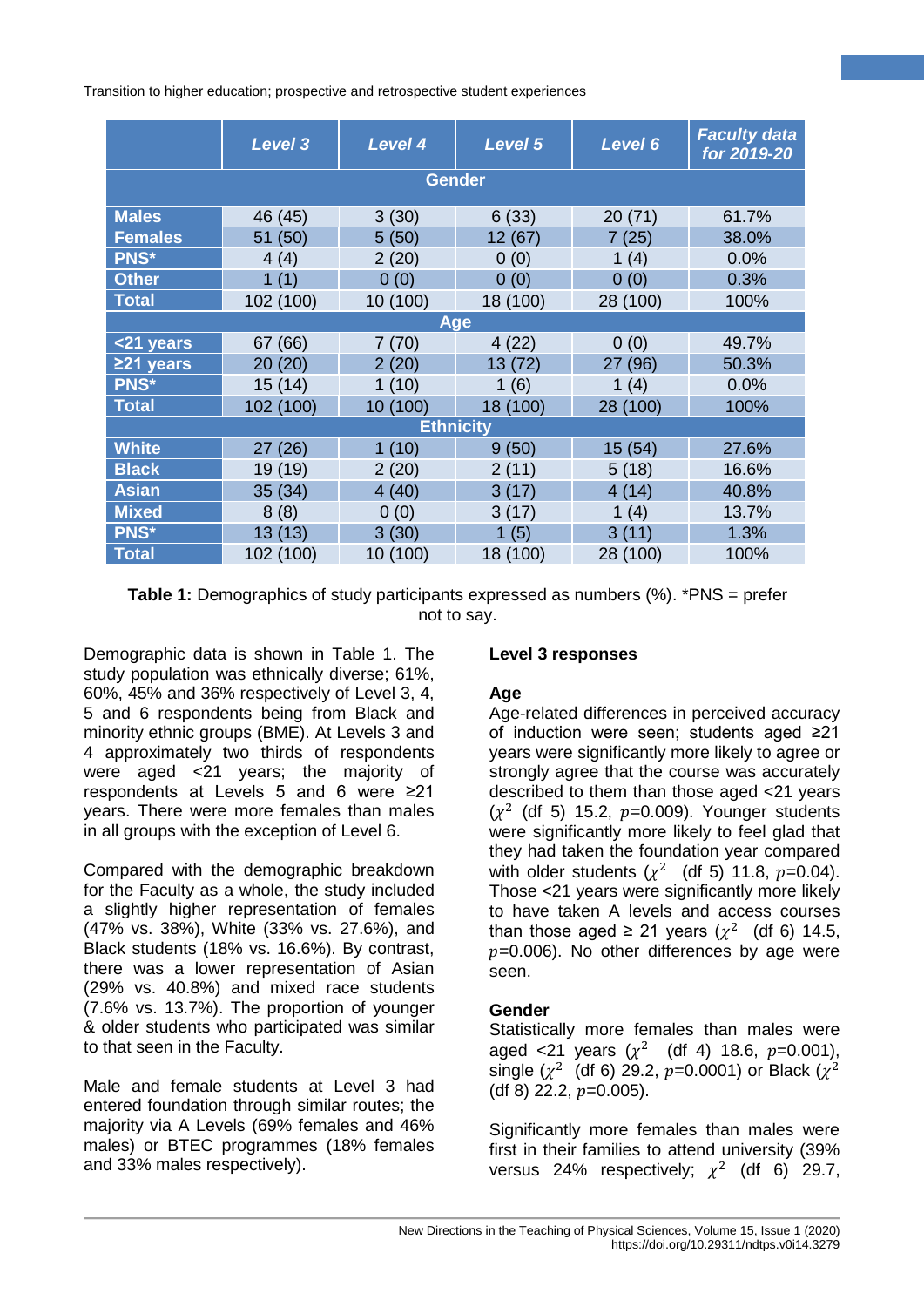$p=0.000$ ). More females than males expressed confidence now about going into Level 4  $(\chi^2 \text{ (df 10) 26.7}, p=0.003)$ .

## **Ethnicity**

Significantly more White and Asian students agreed that the foundation year was meeting their expectations, compared with other ethnicities  $(\chi^2 \text{ (df } 20) \text{ 44.7}, p=0.001).$ Although there were no significant differences in current confidence levels by ethnicity, significantly more Asian students expected they would feel confident or highly confident about entering Level 4 after completing the foundation year, compared with other ethnic groups  $(\chi^2 \text{ (df 20) } 41.2, p=0.004).$ 

There were no differences by ethnicity with levels of agreement that the course had been accurately described on application or in clearing. However, a greater proportion of Black students (37%) disagreed or strongly disagreed that the course description was accurate compared with white (15%), mixed (12.5%) and Asian students (29%). Mixed and Black students had lowest levels of agreement that the induction helped them to feel comfortable and integrated into their<br>course; 12.5% and 16% respectively course; 12.5% and 16% respectively disagreed or strongly disagreed. Levels of satisfaction with induction in Black students were significantly lower than those in White and Asian students  $(\chi^2 \text{ (df 20) 34.9, } p=0.02)$ . The specific reasons for this are unclear. Of those black students who were dissatisfied, the majority were female (73%), single (82%) and had entered university via A levels (64%). Only 27% of this group were first in their family to university. We did not ask about time or length of commute or caring responsibilities, and it is possible that the lower levels of satisfaction expressed were driven by a combination of risks in this group rather than a single factor. Although this was a small number of students, differential rates of satisfaction with induction by ethnicity would be worth exploring further.

A substantial proportion of students within each ethnic group were first in their families to attend university. This was greater for mixed race and Asian students (50% and 43% first to university respectively,  $p=0.05$ ).

#### **Intention to take the foundation year**

Overall, 40% of all foundation students had intentionally applied for the extended degree. Whether or not students intended to take the foundation route did not impact upon their confidence about entering Level 4 ( $\chi^2$  (df 5) 2.16,  $p=0.71$ ) or whether the course met their expectations  $(x^2 \text{ (df 5)} 6.10, p=0.19)$ . Intending to take the foundation year did not impact on whether students felt part of the university  $(\chi^2 \text{ (df 5) 3.77, } p=0.44)$  or the college  $(\chi^2 \,$  (df 4) 1.95, p=0.75)

#### **'Belongingness'**

Data were examined to see whether feeling part of the university and/or the college made a difference to experiences and perceptions of Level 3 students. The most important findings were that students were more likely to agree or strongly agree that the foundation course met their expectations if they also agreed or strongly agreed that they felt part of the university ( $\chi^2$  (df 9) 26.6,  $p=0.002$ ).

By contrast, there was no relationship between feeling part of the college and whether the foundation course met expectations  $(\chi^2 \text{ (df 6) } 12.00, p=0.06)$ . In terms of confidence about Level 4, the only relationship which reached statistical significance was that between feeling part of the university, and anticipated levels of confidence about entering Level 4 later  $(x^2)$ (df 9) 26.1,  $p=0.002$ ). Although overall expected confidence levels were high whether or not students felt part of the university, those who did not were more likely to be less confident or ambivalent about their confidence levels.

#### **Level 4, 5 and 6 students**

Preferred sources of support differed depending on the level of study (Table 2). For Level 4 students both academic skills acquisition and personal support were highlighted, with most importance given to personal tutors, academic support e.g. academic skills development and academic office hours. Similarly for Level 5 students personal support was important (personal tutors and individual academics rating highest), as well as support from the library. In Level 6, personal support was most highly rated; the most important sources of support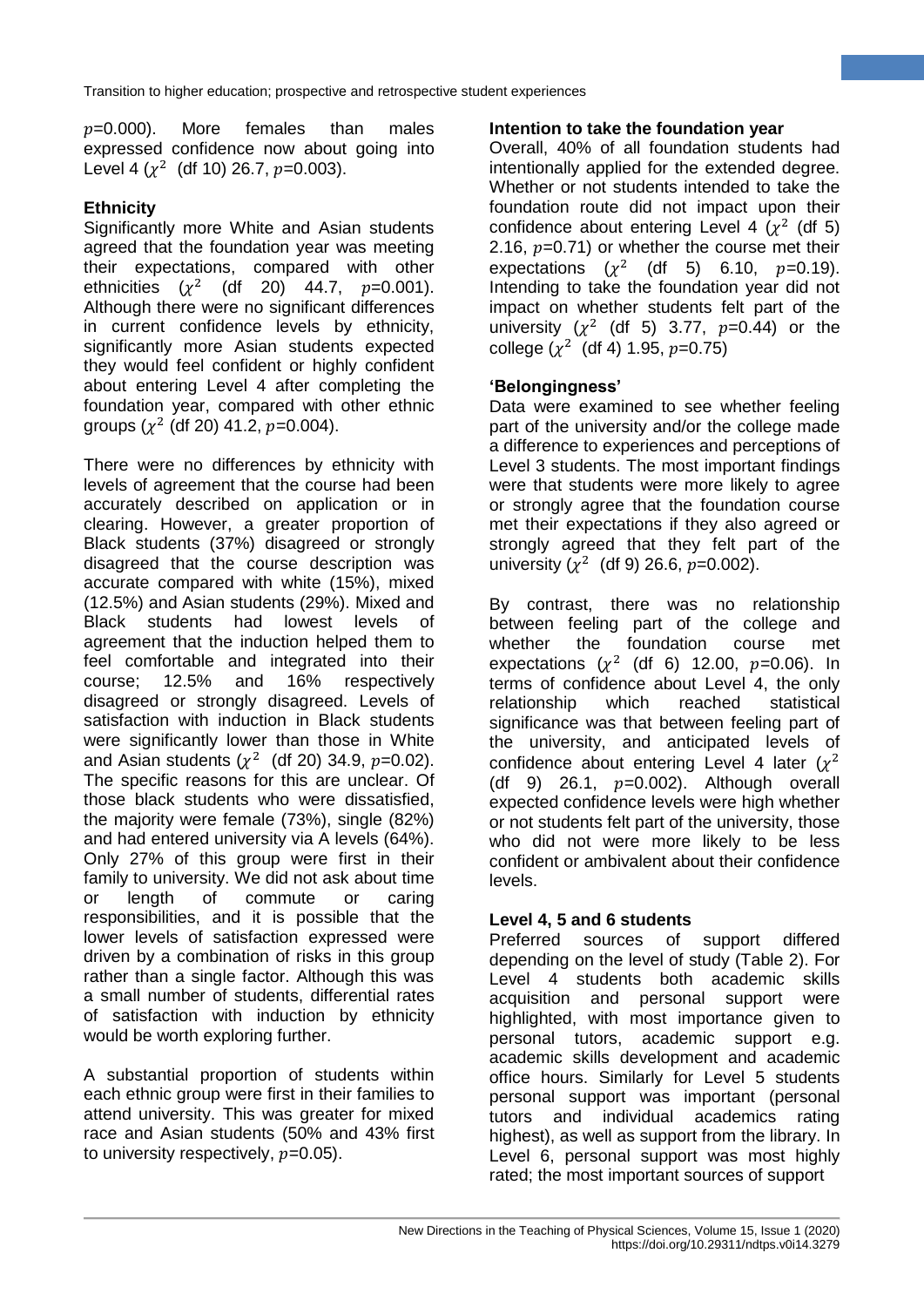| <b>Support</b>                                      | <b>Level 4</b>  | Level 5         | Level 6         |
|-----------------------------------------------------|-----------------|-----------------|-----------------|
| Library                                             | $4.43 \pm 2.30$ | $3.33 \pm 1.40$ | $3.47 \pm 1.63$ |
| 1.7                                                 | $4.44 \pm 2.07$ | $5.13 \pm 1.82$ | $4.00 \pm 2.04$ |
| <b>Personal tutor</b>                               | $3.25 \pm 1.39$ | $3.13 \pm 1.63$ | $3.31 \pm 2.15$ |
| <b>Office hours</b>                                 | $3.75 \pm 2.12$ | $3.56 \pm 1.98$ | $4.00 \pm 1.79$ |
| <b>Individual academics</b>                         | $4.44 \pm 2.01$ | $3.33 + 1.91$   | $2.42 \pm 1.70$ |
| <b>Academic study support</b>                       | $3.33 \pm 1.75$ | $4.63 \pm 2.06$ | $4.73 \pm 1.60$ |
| <b>Other university support</b><br>e.g. counselling | $5.63 \pm 1.85$ | $4.89 \pm 2.11$ | $4.93 \pm 2.02$ |

**Table 2:** Importance of different sources of support rated by previous foundation students currently studying in Levels 4, 5 and 6 (expressed as means ±SD); each source rated from 1-7 where 1 is most and 7 is least important).

identified were individual academics, personal tutors and finally support from the library.

This suggests that support needs change as students' progress through their learning journey, but individual personal support remains a constant source of help and appears to assume greater importance as study progresses. Scores for individual academics indicated that their support increased in importance from Level 4 to Level 5, peaking in Level 6, where relationships are likely to be 1:1 due to project supervision. Between Levels 4 and 6 however the score for formal academic support (e.g. study skills) declined, perhaps suggesting that students had already gained those skills and required different support.

No differences in confidence about entering Level 4 from Level 3 were seen between males and females at any level of study  $(p=0.24)$ . No significant differences were seen in response to perceptions of receiving appropriate support transitioning from Level 3 to Level 4 ( $p=0.12$ ). There were no significant differences between Level 4, 5 or 6 students in whether or not they felt part of the university  $(p=0.72)$ , or the college  $(p=0.13)$ . There were no significant differences between those students who had intended to take a foundation year compared with those who did not, for appropriateness of the foundation course content  $(p=0.08)$ , perception of transition support received  $(p=0.39)$ , or agreement that the content covered at Level 3

helped them with their degree studies  $(p=0.13)$ .

#### **Qualitative data**

No Level 3 students responded to the invitation to attend focus groups. Additional comments within the questionnaire were the only source of qualitative information available from the group. These showed that students felt a greater sense of belonging to the college than the university mostly due to the geographical location of the foundation year on a different campus; but some also perceived that the university did not make much of an effort to welcome them. Comments about the induction mostly related to confusion about some aspects of the foundation year; what subjects would be taken, where the year was held and how it related to the university. Confidence levels relating to Level 4 study were generally but not universally high, suggesting that some students need additional support with transition. Focus group data were limited to two focus groups, held with Level 4, 5 and 6 students  $(n=6)$ . Although limited, focus group themes aligned with the qualitative data collected from the questionnaires. Focus group participants did not feel a strong sense of belonging to the university and the geographical location of the foundation year in a sister college rather than at the university itself contributed to this. Focus group participants also felt that the provision of activities which would have allowed them to meet previous foundation students now studying at the university would have helped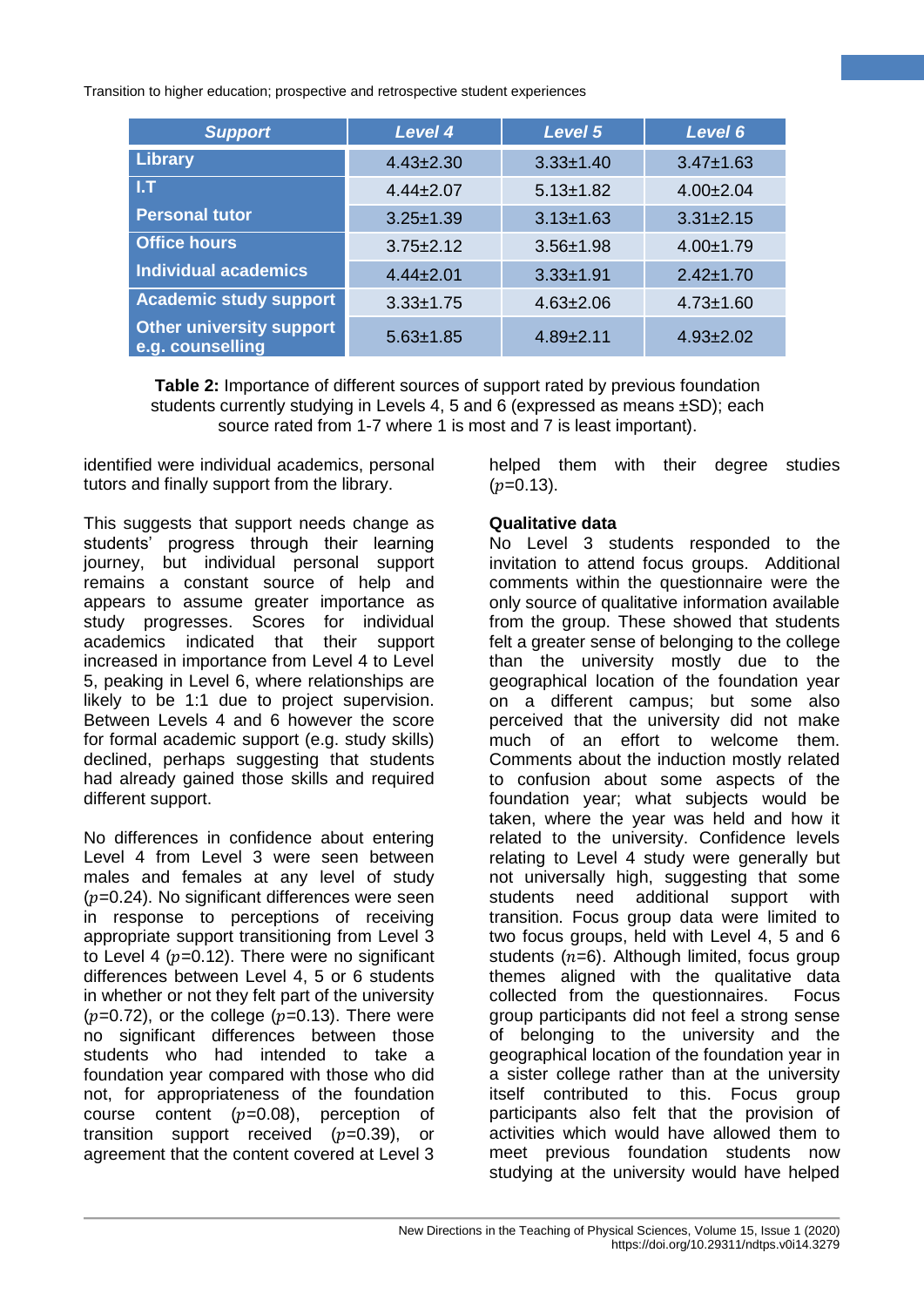them feel that they belonged. This is a possible strategy that could be used to ensure that students attending accredited degrees at other institutions, or completing a university foundation year hosted at another institution feel included and part of their university. The majority agreed that what they studied in the foundation year was appropriate. Qualitative data were previously reported in depth (Goldring et al, 2018).

# **Discussion**

Overall, the main findings of this project related to current Level 3 students since they were the largest group. The majority of these students were satisfied with the foundation year. This is impressive given the considerable heterogeneity among foundation degree students in this study. Such heterogeneity is in line with the widening participation focus now common in higher education (Crabtree & Roberts, 2007), but presents challenges for both individuals and institutions (Gonsalves et al, 2011). Although in this study most participants had entered the foundation year via traditional A levels, many were first in their families to attend higher education (32%), mature (39%) or BME students (54%), similarly to other studies (Gill, 2019). The literature identifies these as groups for whom transition to higher education is likely to pose more challenges (Bathmaker & Thomas, 2009; Clayton et al, 2009). There are several reasons why this might be the case. Mature students may have less of a sense of authentic belonging within higher education due to the difficulty of managing multiple commitments (Christie et al, 2005). BME students may feel alienated if they live at home while studying, and often studying in a social culture in which alcohol consumption is the norm (Stevenson, 2012; Singh, 2009). Those who are first in their families to attend university may lack the cultural capital to deal with higher educational issues (Vryonides, 2007). Student expectations of higher education will be shaped in part by their previous life experiences (Maunder et al, 2013; Busher et al, 2014). Within our study, 43% of participants had not entered university via the traditional A levels route. Thus in many potentially important respects they were a diverse group, which poses challenges in

terms of support. The most important issues identified in this study included a sense of belonging at the university, differing support needs and lower levels of satisfaction with induction among Black students, which will be discussed in turn.

#### **Belonging**

It appears from this study that the university is failing to foster a sense of belonging among many foundation students, due in part to the geographical location of the first year in a neighbouring college. Housing foundation year studies in sister colleges is not unusual in higher education, but similar issues may arise in programmes housed across different campuses of the university, or courses accredited by universities but located in affiliated institutions. The issues identified are not unique to this institution or this instance of course provision. Our finding that students who felt part of the university, rather than solely the college, were also more likely to agree that the foundation year met their expectations demonstrates the importance of this first transition year. Approximately 10% of foundation year students leave after the foundation year, an important loss to the institution as well as the individuals concerned. Exploring possible reasons for this is important.

Where students feel more connected to the institution, staff and their peers, managing transitions is easier (Tett et al, 2017; Gibson et al, 2018), and an association between a sense of belonging and student retention has been shown (Hausmann et al, 2007; Hoffman et al, 2002). This study did not find a link between feeling part of the college and agreement that the foundation course met expectations. However, students who felt part of the university were significantly more likely to agree or strongly agree that the course met their expectations. This may reflect the fact that foundation students are registered to a university degree, although their first year is spent at the neighbouring college. It does highlight the importance of ensuring that foundation students feel welcome and integrated within the university, not just the college. This was not always the case, mostly because of the geographical location of the first year (Goldring et al, 2018). Those who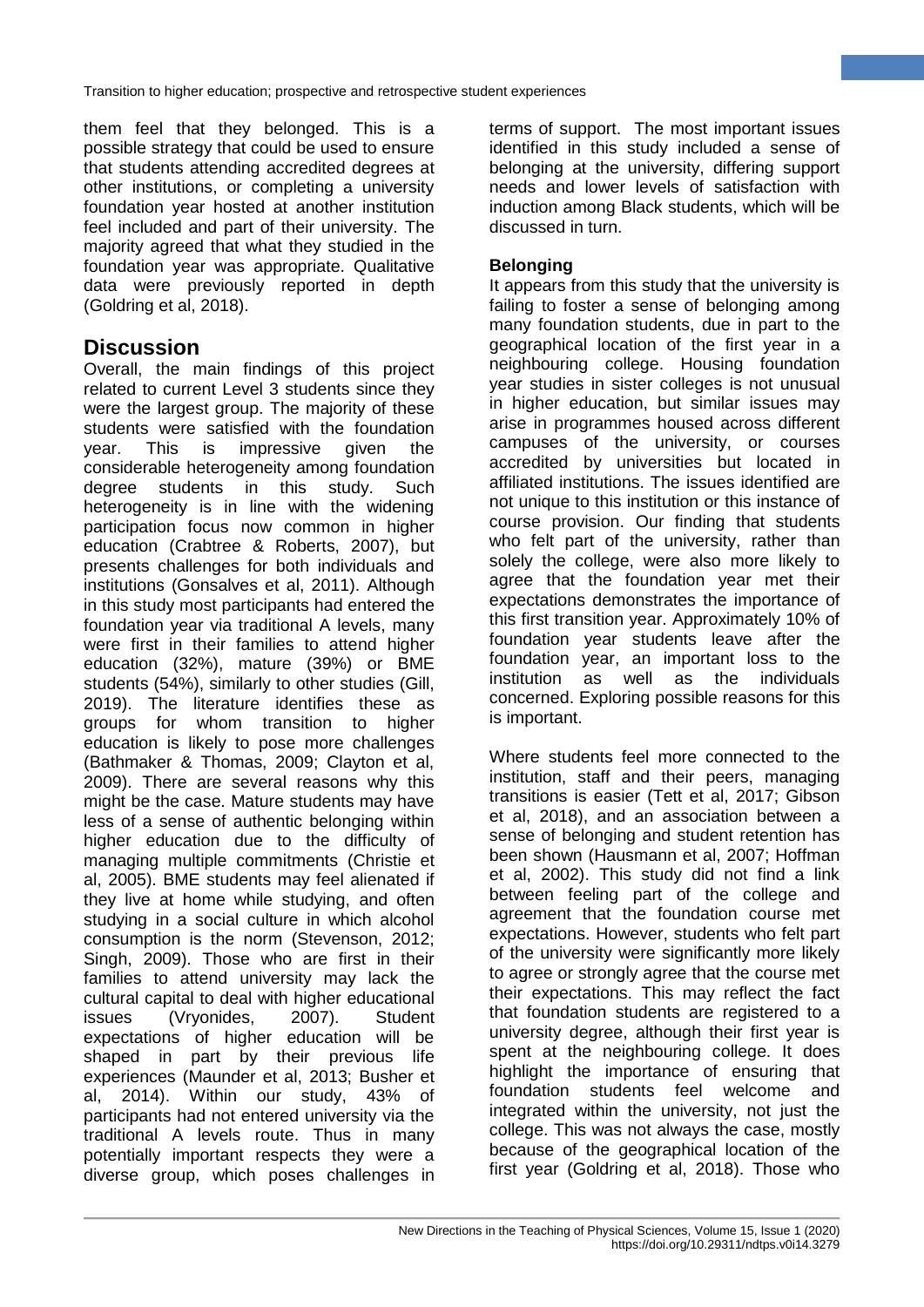did comment that they felt either at home at the university or at home both in the college and university, tended to be those who had engaged with extracurricular opportunities such as societies and clubs (Goldring et al, 2018). Whilst these are clearly helpful in managing transition, they should not be relied on. The most helpful engagement activities are those with an overt academic purpose hosted within the academic framework (Thomas, 2012), with social activities complementing but not replacing them (Tinto, 1993), since not all students will take part in social activities. Students most likely to struggle with transition (e.g. mature and/or BME students) may be least likely to avail of social activities for a variety of reasons including other commitments (Christie et al, 2005; O'Donnell & Tobell, 2007) and an alcohol-centric student environment which may be at odds with their personal, religious or cultural identity (Singh, 2009; Stevenson, 2012). Integrating induction into the academic offer ensures that all students can benefit from it (Thomas, 2012), but how may this be achieved in practice? Building relationships with staff is key: it is an integral part of helping students develop a sense of belonging and identity within higher education (Zepke & Leach, 2010; Briggs et al, 2012; Thomas, 2012; Cheng et al, 2015a; Tett et al, 2017; Breeze et al, 2018). Early contact with staff and small group work have been shown to aid transition (Brooman & Darwent, 2014), as has fostering positive relationships with peers and staff (Tett et al, 2017). This requires time, commitment and institutional support, and needs to occur on an ongoing basis (Thomas, 2012).

## **Support**

In this study, support needs valued by students altered by year of study, which may reflect the ongoing nature of transition (Maunder et al, 2013; Tett et al, 2017). Different skills may be required at different transition points into and within higher education (Cheng et al, 2015b). In this study, personal support was identified by previous Level 3 students as important, and its importance increased throughout their university life (Table 2). The role of academics and teaching in enhancing student engagement is well recognised in the

literature (Kuh et al, 2006; Zepke & Leach, 2010), and personal relationships with academics are an important facet of how students perceive quality in higher education (Dicker et al, 2018). The finding in the current study that personal support from individual academics and personal tutors as well as via academic office hours is highly valued by students suggests that attention to induction and successful transition is important not just for student retention but may also influence their view of whether or not they consider their higher education experience to be of high quality. Similarly to other work (Zepke & Leach, 2010; Thomas, 2012), this study also identified the importance of other support services (e.g. the library). Others have shown that students recognise the need to become independent learners but may have concerns about how to achieve this (Leese, 2010), or lack support in doing so (Pennington et al, 2018). Since many students on foundation degrees are non-traditional, they may be more accustomed to vocational style assessments, so their skills, experience and expectations are likely to be very different from traditional A level students (Gill, 2017). Skills acquisition and academic support in developing these skills as well as peer support have been shown to help students develop confidence in their own abilities as learners (James et al, 2015), and are identified as key transition skills. Mature students value support to help them develop as independent learners, collaborative working with other students and respect from their tutors (Busher et al, 2015). Fostering a sense of belonging within the institution, aligned with academic and social engagement is key to helping students engage in higher education (Thomas, 2012). Academic staff can help to address the need for support and to foster belonging in this group, and involving university staff from the accrediting institution in delivering teaching students on the foundation year may help (Gill, 2019).

A mixture of emotions related to foundation year was apparent amongst Level 3 students, reflecting the complex nature of transition to higher education (Cheng et al, 2015a). Some of these were specific to mature students, who felt out of place in the college (where the student body is largely young in age). Early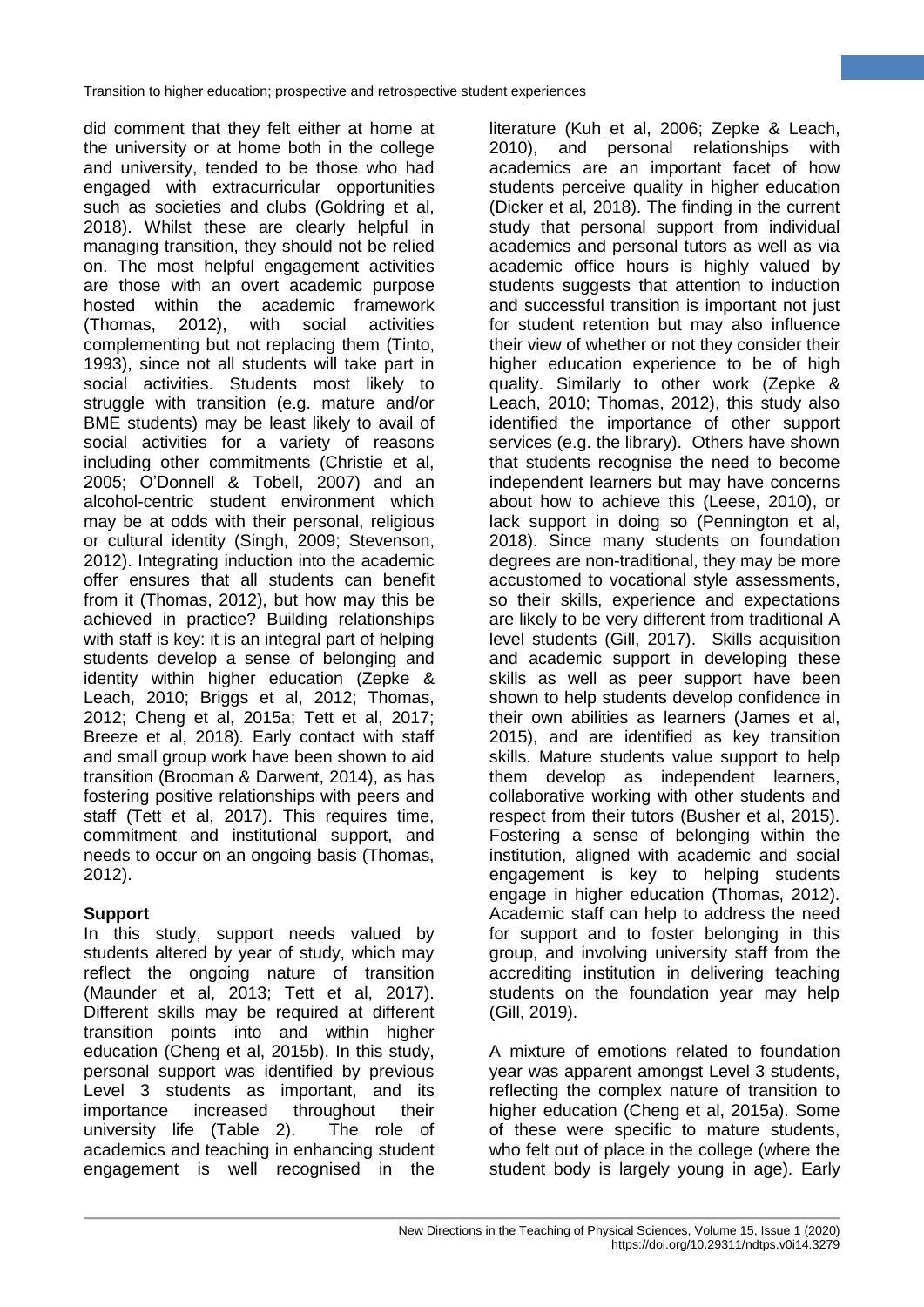contact with mature students has been shown to help reduce their fears about returning to study particularly at HE level (Burton et al, 2011). Student expectations of university in the UK include directed and non-directed time, support and relationships with staff and peers (Money et al, 2017). A mismatch of expectations is more likely to lead to lack of integration with a possible impact upon retention and progression (Laing et al, 2005; Bates & Kaye, 2014). Those with more accurate expectations tend to have a better transition (Denovan & Macaskill, 2013; Maunder et al, 2013; Cole, 2017). However a strong perception of a lack of clarity about the nuts and bolts of the foundation year was also expressed in this study (e.g. modules to be undertaken, location of the teaching), which is likely to have contributed to student dissatisfaction. Although this information was made available to applicants, the finding suggests that information given was not necessarily acknowledged or remembered. Dissatisfaction with the clarity of information about the foundation year was most acute in Black students and although numbers were low, this needs further exploration. How, as well as what and when, information is given, is likely to impact upon whether it is remembered and accessed. Our induction to higher education, similar to others (Laing et al, 2005), is very information-focused, and decisions about what information should be given, in what format and when in order to maximise usefulness to students is worth considering. Possible interventions preinduction include information provision which will help students to make informed decisions (Thomas, 2011). This may help manage expectations and lessen the chance of a mismatch between what is expected and what actually occurs, which can lead to student withdrawal (Bowles et al, 2011). Clearly a substantial number of Level 3 respondents did not understand why they were required to take specific modules, and this translated into a negative view about the entire course. Attention to induction as a whole matters; university induction is often presented as an initial one-off week at the beginning of the first term (which was the case here). Transition is a dynamic process which will continue throughout students' education, but is likely to be most acute in the early days of university (Christie et al, 2016). It should be recognised as a process which is part of a wider transition to higher education and continues over the whole of the first year and beyond (Tett et al, 2017; Bowles et al, 2014; Holdsworth, 2006; Reay, 2002), and integrated within the academic framework to benefit all students. Our findings suggest that where foundation courses are housed outside of the university, care and attention to ensuring that foundation students are integrated into the university is needed. Surprisingly, whether or not students had intended to take the foundation year had no impact on their satisfaction with the programme, induction, or support given.

This study is not without limitations. Although over a third of eligible students in foundation year participated, numbers in other year groups (especially levels 4 and 5) were low. This is likely to be due to the method of data collection used, chosen for pragmatic reasons. A fifth of eligible final year students participated, perhaps because with the benefit of hindsight they could understand the issues relating to transition in their experience. Focus group participation was also low, although this was somewhat mitigated by qualitative comments included within the questionnaire.

# **Conclusion**

Despite considerable heterogeneity within the group, most current foundation students in this study were satisfied with the foundation year. Black students were less satisfied with the induction, accuracy of course description and were less likely to feel that the foundation year was meeting their expectations. This requires further exploration. For all students, it is essential that there is clarity about what is involved in the programme, especially if it is delivered off the university site.

A sense of belonging to the university appears to be important in whether or not students feel the course has met their expectations, and in this study, many students did not feel part of the university. Fostering a sense of belonging throughout the transition to higher education by facilitating the development of relationships with each other and academic staff is recommended. Ideally this should be integrated within the academic framework to increase accessibility. A clear role for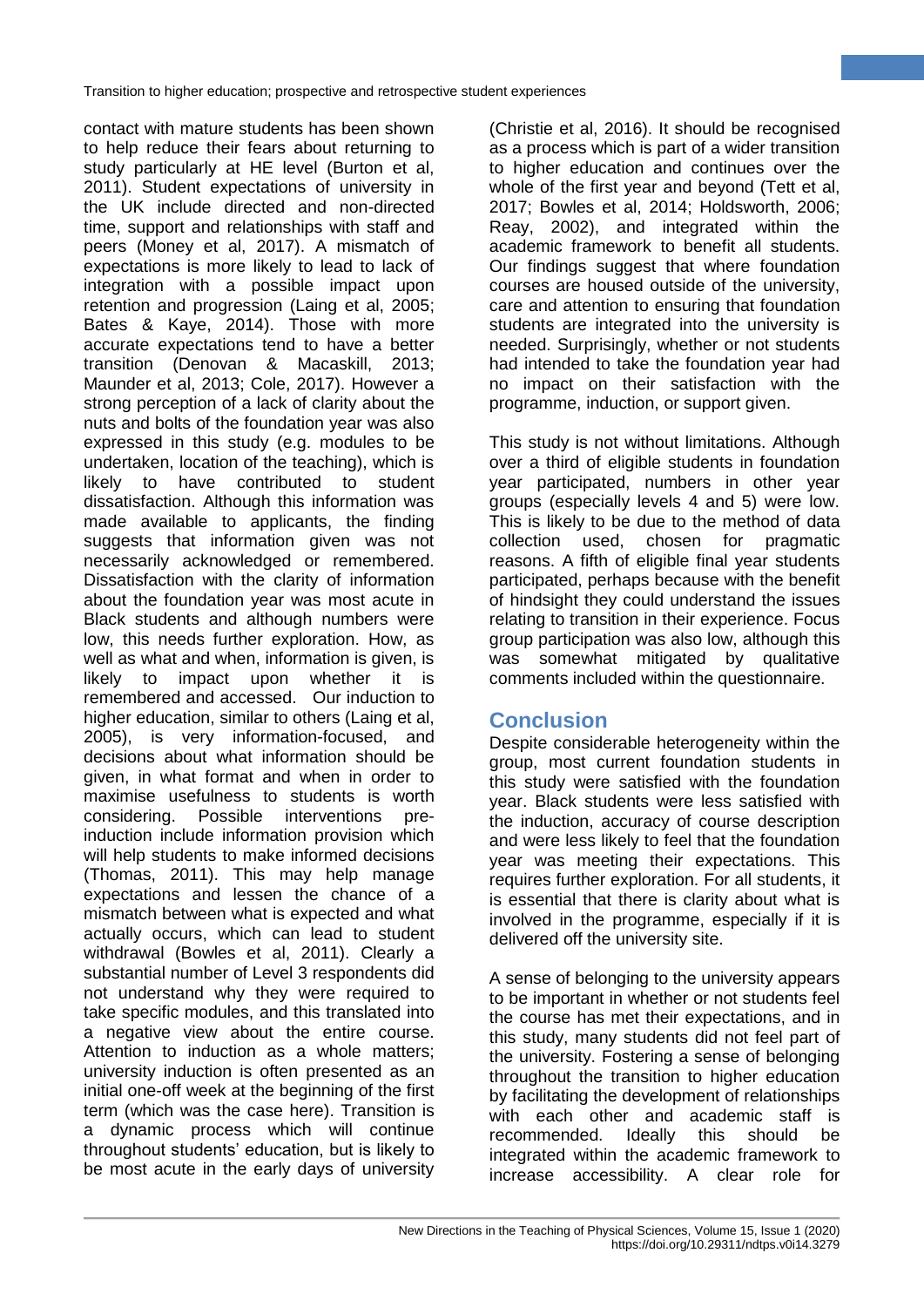academic staff in fostering a sense of belonging and helping to equip students with academic skills was seen. This was important at all stages of university life, but increased in importance as students progressed.

# **References**

Bates, E.A. & Kaye, L.K. (2014). *'I'd be expecting caviar in lectures': The impact of the new fee regime on undergraduate students' expectations of higher Education.* Higher Education 67(5): 655-673. DOI: 10.1007/510734-013-9671-3.

Bathmaker, M.A., & Thomas, W. (2009) *Positioning themselves: an exploration of the nature and meaning of transitions in the context of dual sector FE/HE institutions in England*. Journal of Further and Higher Education 33(2): 119-130. DOI: 10.1080/03098770902856652

Bowles, A., Fisher, R., McPhail, R., Rosenstreich, D. & Dobson, A. (2014). *Staying the distance: students' perceptions of enablers of transition to higher education*. Higher Education Research and Development 33(2): 212-225. DOI: 10.1080/07294360.2013.832157.

Bowles, A., Dobson, A., Fisher, R., & McPhail, R. (2011). *An exploratory investigation into first year student transition to university*. Research and Development in Higher Education 34: 61-71. ISBN 0 908557 85 X.

Breeze, M., Johnson, K., & Uytman, C. (2018). *What (and who) works in widening participation? Supporting direct entrant student transitions to higher education.* Teaching in Higher Education, DOI: 10.1080/13562517.2018.1536042.

Briggs, A.R.J., Clark, J. & Hall, I. (2012). *Building bridges: understanding student transition to university*. Quality in Higher Education 18(1): 3-21. DOI: 10.1080/13538322.2011.614468

Brooman, S., & Darwent, S. (2014). *Measuring the beginning: a quantitative study of the transition to higher education*. Studies

in Higher Education 39(9): 1523-1541. DOI: 10.1080/03075079.2013.801428

Burton, K., Golding Lloyd, M. & Griffin, C. (2011). *Barriers to learning for mature students studying HE at an FE college*. Journal of Further and Higher Education 35(1): 25-36. DOI: 10.1080/0309877X.2010.540231.

Busher, H., James, N., Piela, A. & Palmer, A-M. (2014). *Transforming marginalised adult learners' views of themselves: Access to Higher Education courses in England*. British Journal of Sociology of Education 35: 800- 817. DOI: 10.1080/01425692.2014.919842

Busher, H., James, N. & Piela, A. (2015). *On reflection: mature students' view of teaching and learning on Access to Higher Education Courses.* International Studies in Sociology of Education 25(2): 296-313. DOI: 10.1080/09620214.2015.1083405

Cheng, M., Pringle Barnes, G., Edwards, C., & Valyrakis, M. (2015a). *Transition Skills and Strategies. Transition models and how students experience change*. Glasgow: QAA Scotland. Available from: [https://www.academia.edu/17659922/student](https://www.academia.edu/17659922/student_transition_transition_models) transition transition models

Cheng, M., Pringle Barnes, G., Edwards, C., Valyrakis, M. & Corduneanu, R .(2015b). *Transition Skills and Strategies. Key Transition Skills.* Glasgow: QAA Scotland. Available **from:** [https://www.researchgate.net/publication/2834](https://www.researchgate.net/publication/283459965_transition-skills-and-strategies---key-transition-skills-at-the-different-transition-points) [59965\\_transition-skills-and-strategies---key](https://www.researchgate.net/publication/283459965_transition-skills-and-strategies---key-transition-skills-at-the-different-transition-points)[transition-skills-at-the-different-transition](https://www.researchgate.net/publication/283459965_transition-skills-and-strategies---key-transition-skills-at-the-different-transition-points)[points](https://www.researchgate.net/publication/283459965_transition-skills-and-strategies---key-transition-skills-at-the-different-transition-points)

Christie, H., Munro, M. & Wager, F. (2005). *Day students in higher education: Widening access students and successful transitions to university life*. International Studies in Sociology of Education 15(1): 3-29. DOI: 10.1080/09620210500200129

Christie, H., Tett, L., Cree, V.E. & McCune, V. (2016). *'It all just clicked': a longitudinal perspective on transitions within university.* Studies in Higher Education 41(3): 478-490. DOI: 10.1080/03075079.2014.942271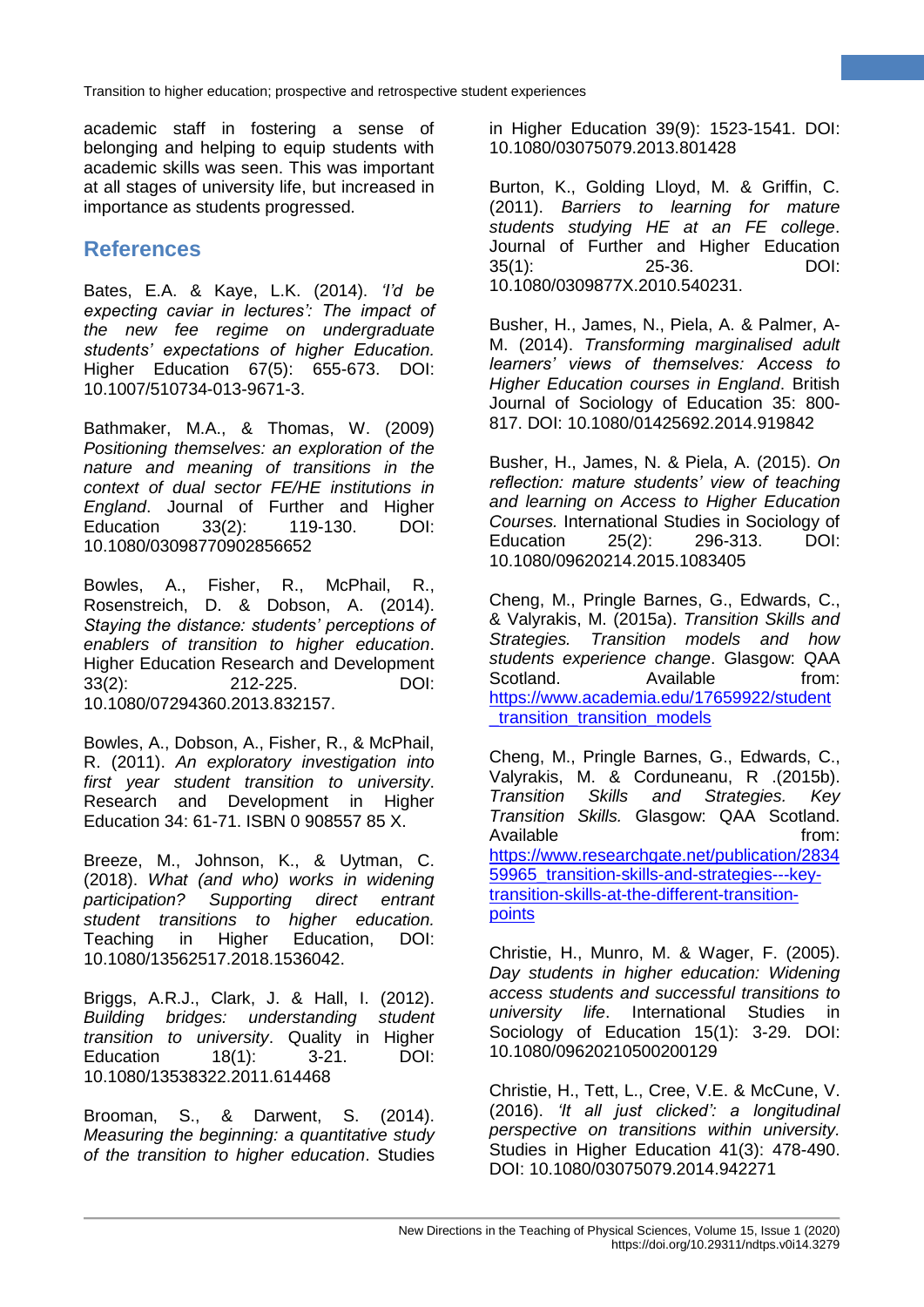Clayton, J., Crozier, G. & Reay, D. (2009). *Home and away: risk, familiarity and the multiple geographies of the higher education experience*. International Studies in Sociology of Education 19(3-4): 157-174. DOI: 10.1080/09620210903424469

Cole, J.S. (2017). *Concluding comments about student transition to higher education*. Higher Education 73(3): 539-551. DOI: 10.1007/s10734-016-0091-z

Crabtree, H. & Roberts, C. (2007). *Understanding the Problems of Transition into higher education*. Available online at: [http://www.ece.salford.ac.uk/proceedings/pap](http://www.ece.salford.ac.uk/proceedings/papers/35_07.pdf) [ers/35\\_07.pdf](http://www.ece.salford.ac.uk/proceedings/papers/35_07.pdf)

Crossan, B., Field, J., Gallacher, J. & Merrill, B. (2003). *Understanding participation in learning for non-traditional adult learners: Learning careers and the construction of learning identities*. British Journal of Sociology of Education 24(1): 55-67. DOI: 10.1080/01425690301907

Denovan, A. & Macaskill, A. (2013). *An interpretative phenomenological analysis of stress and coping in first year undergraduates.* British Educational Research 39(6): 1002-1024. DOI: 10.1002/berj.3019

Dicker, R., Garcia, M., Kelly, A. & Mulrooney, H. (2018). *What does 'quality' in higher education mean? Perceptions of staff, students and employers*. Studies in Higher Education 44(8): 1425-1441. DOI: 10.1080/03075079.2018.1445987

Frame, P., Harwood, T., Hoult, L., Jenkins, M., Lynch, K. & Volpe, G. (2006). *Transitions into Higher Education: processes, outcomes and collaborations.* In: Proceedings of the Association of Tertiary Learning Advisors Aotearoa, Supporting Learning in the 21st century. Dunedin, New Zealand. Available from:

[https://www.academia.edu/28769353/Transiti](https://www.academia.edu/28769353/Transitions_into_Higher_Education_processes_outcomes_and_collaborations) [ons\\_into\\_Higher\\_Education\\_processes\\_outco](https://www.academia.edu/28769353/Transitions_into_Higher_Education_processes_outcomes_and_collaborations) mes and collaborations

Gale, T. & Parker, S. (2014). *Navigating change: a typology of student transition in higher education.* Studies in Higher Education 39(5): 734-753. DOI: 10.1080/03075079.2012.721351.

Gibson, S., Grace, A., O'Sullivan, C. & Pritchard, C. (2018). *Exploring transitions into the undergraduate university world using a student-centred framework*. Teaching in Higher Education 24(7): 819-833. DOI: 10.1080/13562517.2018.1511538

Gill, A. (2017). *The transitional experiences of sport and exercise students from further to higher education.* Innovative Practice in Higher Education 3(1): 22- 47. ISSN 2044- 3315.

Gill, A. (2019). *Student Transition into Higher Education: Exploring BTEC Sport and Exercise Students Forthcoming Transition to Higher Education Taught within a Further Education Setting*. Innovative Practice in Higher Education 3(3): 90-112. ISSN: 2044‐ 3315

Goldring, T., Harper, E., Jassal, R., Joseph, L., Kelly, A., Mulrooney, H., Piper, I. & Walker, H. (2018). *Experiences and expectations of transition to higher education: a qualitative approach.* New Directions in the Teaching of Physical Sciences 13(1). DOI: 10.29311/ndtps.v0i13.2849

Gonsalves, A., Seiler, G. & Salter, D.E. (2011). *Rethinking resources and hybridity. Cultural Studies of Science Education* 6: 389- 399. DOI: 10.1007/s11422-010-9275-5

Hausmann, L.R.M., Schofield, J. & Woods, R. (2007). *Sense of belonging as a predictor of intentions to persist among African American and White first-year college students*. Research in Higher Education 48(7): 803-839. DOI: 10.1007/s11162-007-9052-9

Hoffman, M., Richmond, P.D.J., Morrow, J. & Salomone, P.D.K. (2002). *Investigating 'sense of belonging' in first-year college students*. Journal of College Student Retention: Research, Theory and Practice 4(3): 227-256. DOI: 10.2190%2FDRYC-CXQ9-JQ8V-HT4V

Holdsworth, C. (2006). *'Don't you think you're missing out, living at home?' Student experiences and residential transitions*.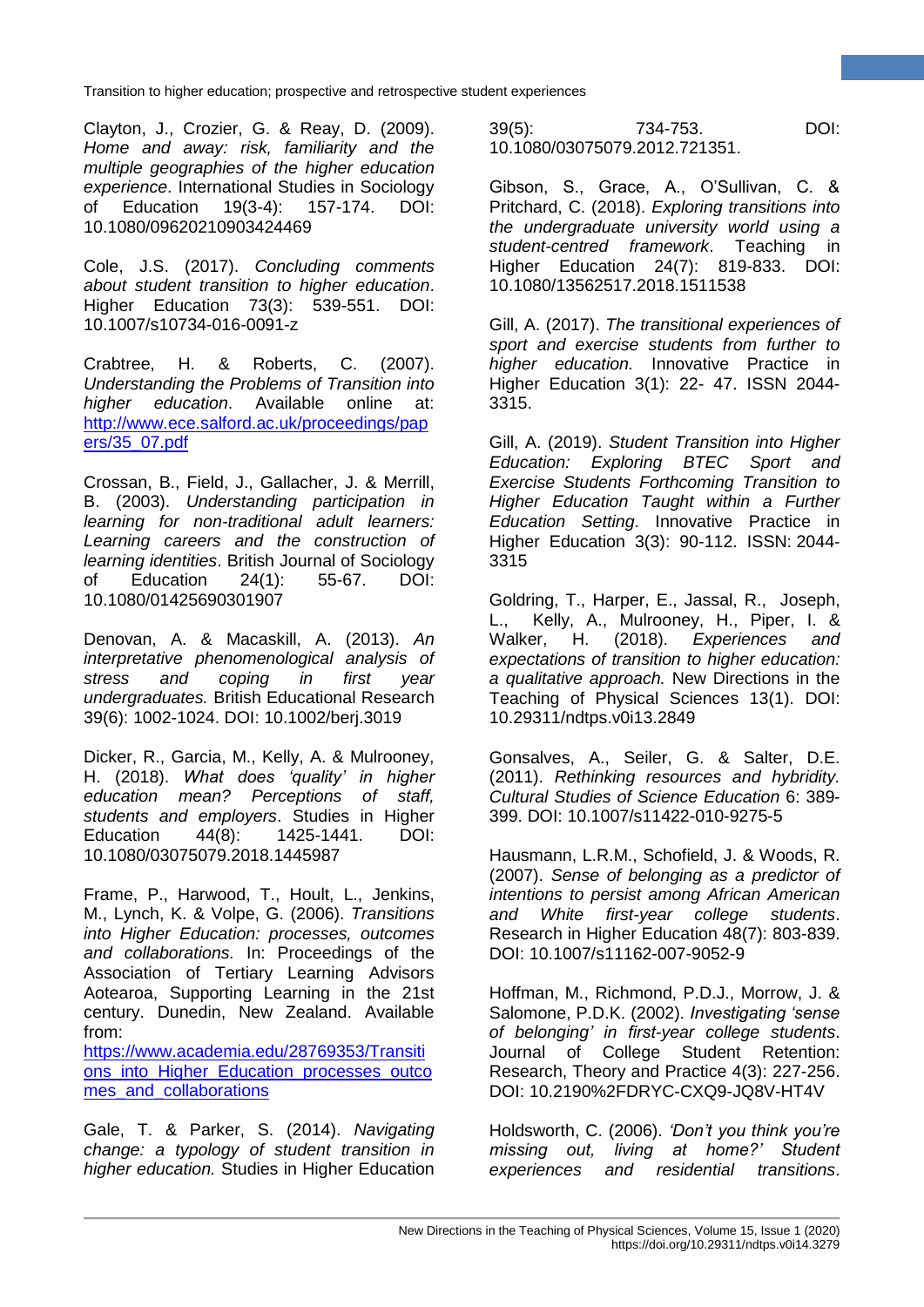Sociological Review 54(3): 495-519. DOI: 10.1111/j.1467-954X.2006.00627.x

Hultberg, J., Plos,K., Hendry, G.D. & Kjellgren, K.I. (2008). *Scaffolding students' transition to higher education: Parallel introductory courses for students and teachers.* Journal of Further and Higher Education 32(1): 47-57. DOI: 10.1080/03098770701781440

Jackson, C. (2010). *Transitions into Higher Education: Gendered implications for academic self-concept.* Oxford Review of Education 29(3): 331-346. DOI: 10.1080/03054980307448

James, N., Busher, H. & Suttill, B. (2015). Using habitus and field to explore Access to Higher Education students' learning identities. Studies in the Education of Adults 47(1): 4-20. DOI: 10.1080/02660830.2015.11661671

Jindal-Snape, D. (2010) *Educational Transitions: Moving Stories from Around the World.* New York: Routledge. ISBN: 9780415647434 0415647436 9780415805919 0415805910

Kuh, G., Kinsey, J., Buckley, J., Bridges, B.K. & Hayek, J.C. (2006). *What matters to student success: A review of the literature*. Report commissioned for the National Symposium on Postsecondary Student Success: Spearheading a Dialog on Student Success. Available from: the from: [https://nces.ed.gov/npec/pdf/Kuh\\_Team\\_Rep](https://nces.ed.gov/npec/pdf/Kuh_Team_Report.pdf) [ort.pdf](https://nces.ed.gov/npec/pdf/Kuh_Team_Report.pdf)

Laing, C., Robinson, A. & Johnston, V. (2005). *Managing the transition into higher education. An online Spiral Induction Programme*. Active Learning in Higher Education 6(3): 243-255. DOI: 10.1177%2F1469787405059575

Leese, M. (2010). *Bridging the gap: supporting student transitions into higher education.* Journal of Further and Higher Education 34(2): 239-251. DOI: 10.1080/03098771003695494

Maunder, R.E., Cunliffe, M., Galvin, J., Mjali, S. & Rogers, J. (2013). *Listening to student voices: student researchers exploring* 

*undergraduate experiences of university transition.* Higher Education 66: 139-152. DOI: 10.1007/s10734-012-9595-3

Money, J., Nixon, S., Tracy, F., Hennessy, C., Ball, E. & Dinning, T. (2017). *Undergraduate student expectations of university in the United Kingdom: What really matters to them?* Cogent Education 4: 1301855. DOI:10.1080/2331186X.2017.1301855

O'Donnell, V.L. & Tobbell, J. (2007). *The transition of adult students to Higher Education: legitimate peripheral participation in a community of practice?* Adult Education Quarterly 57(4): 312-328. DOI: 10.1177%2F0741713607302686

O'Donnell, V.L., Kean, M. & Stevens, G. (2016). *Student transition in higher education*. Higher Education Academy. Available from: [https://www.heacademy.ac.uk/system/files/do](https://www.heacademy.ac.uk/system/files/downloads/student_transition_in_higher_education.pdf) [wnloads/student\\_transition\\_in\\_higher\\_educati](https://www.heacademy.ac.uk/system/files/downloads/student_transition_in_higher_education.pdf) [on.pdf](https://www.heacademy.ac.uk/system/files/downloads/student_transition_in_higher_education.pdf)

O'Shea, S.E. (2015). *Filling up silences – first in family students, capital and university talk in the home*. International Journal of Lifelong Education 34(2): 1-17. DOI: 10.1080/02601370.2014.980342

O'Shea, S. (2016). *First-in-family learners and higher education: Negotiating the 'silences' of university transition and participation*. HERDSA Review of Higher Education 3: 5-23. Available **from:** [https://www.herdsa.org.au/herdsa-review](https://www.herdsa.org.au/herdsa-review-higher-education-vol-3/5-23)[higher-education-vol-3/5-23](https://www.herdsa.org.au/herdsa-review-higher-education-vol-3/5-23)

Pennington, C.R., Bates, E.A., Kaye, L.K. & Bolam, L.T. (2018). *Transitioning in higher education: an exploration of psychological and contextual factors affecting student satisfaction*. Journal of Further and Higher Education 42(5): 596-607. DOI: 10.1080/0309877X.2017.1302563

Price, M., Handley, K. & Millar, J. (2011). Feedback: Focusing attention on Engagement. Studies in Higher Education 36(8): 879-896. DOI: 10.1080/03075079.2010.483513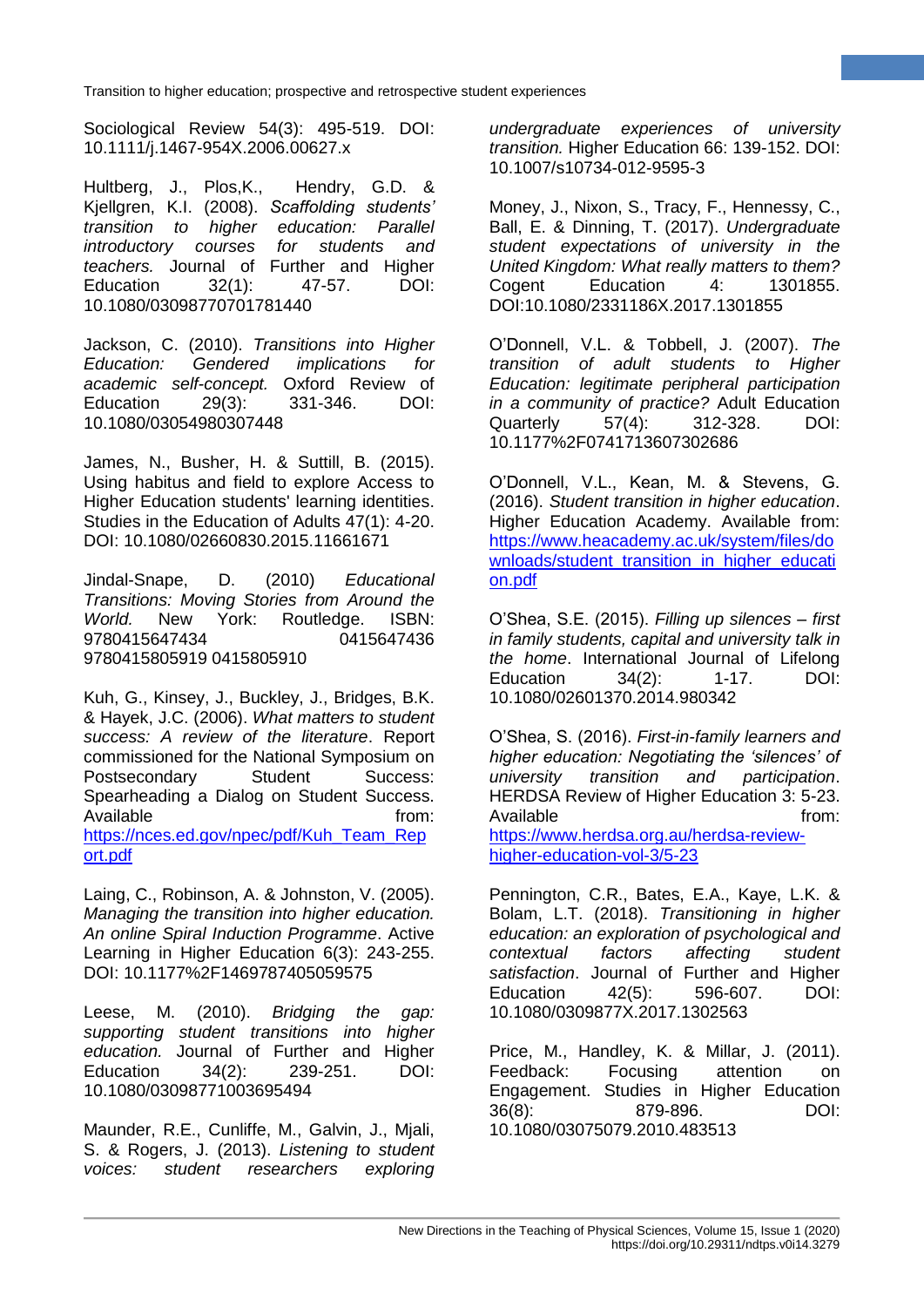Ramsay A., Raven, J. & Hall, M. (2005). *Changing the learning environment to promote deep learning approaches in firstyear accounting students*. Accounting Education 13(4): 489-505. DOI: 10.1080/0963928042000306837

Reay, D. (2008). *Class, Authenticity and the Transition to Higher Education for Mature Students.* Sociological Review 50 (3): 398- 418. DOI: 10.1111/1467-954X.00389

Reay, D., Crozier, G. & Clayton, J. (2010). *'Fitting in' or 'standing out': working –class students in UK higher education*. British Educational Research Journal 36(1): 107-124. DOI: 10.1080/01411920902878925

Singh, G. (2009). *Black and Minority Ethnic (BME) students' participation in higher education: improving retention and success*. UK: Higher Education Academy. Available from: [https://www.advance](https://www.advance-he.ac.uk/knowledge-hub/black-and-minority-ethnic-bme-students-participation-higher-education-improving)[he.ac.uk/knowledge-hub/black-and-minority](https://www.advance-he.ac.uk/knowledge-hub/black-and-minority-ethnic-bme-students-participation-higher-education-improving)[ethnic-bme-students-participation-higher](https://www.advance-he.ac.uk/knowledge-hub/black-and-minority-ethnic-bme-students-participation-higher-education-improving)[education-improving](https://www.advance-he.ac.uk/knowledge-hub/black-and-minority-ethnic-bme-students-participation-higher-education-improving)

Southall, J., Wason, H. & Avery, A. (2016). *Non-traditional, commuter students and their transition to Higher Education – a synthesis of recent literature to enhance understanding of their needs.* Student Engagement and Experience Journal 5 (1): 1-15. DOI: 10.7190/seej.v4i1.128

Stevenson, J. (2012). *Black Minority Ethnic Student Degree Retention and Attainment.* UK: Higher Education Academy. Available from: [https://s3.eu-west-](https://s3.eu-west-2.amazonaws.com/assets.creode.advancehe-document-manager/documents/hea/private/bme_summit_final_report_1568036653.pdf)[2.amazonaws.com/assets.creode.advancehe](https://s3.eu-west-2.amazonaws.com/assets.creode.advancehe-document-manager/documents/hea/private/bme_summit_final_report_1568036653.pdf)[document](https://s3.eu-west-2.amazonaws.com/assets.creode.advancehe-document-manager/documents/hea/private/bme_summit_final_report_1568036653.pdf)[manager/documents/hea/private/bme\\_summit](https://s3.eu-west-2.amazonaws.com/assets.creode.advancehe-document-manager/documents/hea/private/bme_summit_final_report_1568036653.pdf) [\\_final\\_report\\_1568036653.pdf](https://s3.eu-west-2.amazonaws.com/assets.creode.advancehe-document-manager/documents/hea/private/bme_summit_final_report_1568036653.pdf)

Strayhorn, T.L. (2012). *College students' sense of belonging: A key to educational success.* New York: Routledge. DOI: 10.4324/9780203118924

Tett, L., Cree, V.E. & Christie, H. (2017). *From further to higher education: transition as an on-going process.* Higher Education 73: 389- 406. DOI: 10.1007/s10734-016-0101-1

Thomas, L. (2011). *Do pre-entry interventions such as 'AimHigher' impact on student retention and success? A review of the literature.* Higher Education Quarterly 65(3): 230-250. DOI: 10.1111/j.1468- 2273.2010.00481.x

Thomas, L. (2012). *Building student engagement and belonging in Higher Education at a time of change. Final Report from the What Works? Student Retention and Success programme*. London: HEA/Paul Hamlyn Foundation. Available from: [https://www.advance-he.ac.uk/knowledge](https://www.advance-he.ac.uk/knowledge-hub/building-student-engagement-and-belonging-higher-education-time-change-final-report)[hub/building-student-engagement-and](https://www.advance-he.ac.uk/knowledge-hub/building-student-engagement-and-belonging-higher-education-time-change-final-report)[belonging-higher-education-time-change-final](https://www.advance-he.ac.uk/knowledge-hub/building-student-engagement-and-belonging-higher-education-time-change-final-report)[report](https://www.advance-he.ac.uk/knowledge-hub/building-student-engagement-and-belonging-higher-education-time-change-final-report)

Tinto, V. (1993). *Leaving college: Rethinking the causes and cures of student attrition. 2nd edition.* Chicago: University of Chicago Press.

Tobolowsky, B.F. (2008). *Sophomores in transition: The forgotten year*. New Directions for Higher Education 144: 59-67. DOI: 10.1002/he.326

Vryonides, M. (2007). *Social and cultural capital in educational research: Issues of operationalism and measurement*. British Educational Research Journal 33(6): 867-885. DOI: 10.1080/01411920701657009.

Wainwright, E. & Watts, M. (2019). *Social mobility in the slipstream: first-generation students' narratives of university participation and family.* Educational Review. DOI: 10.1080/00131911.2019.1566209

Wainwright, E. & Marandet, E. (2010). *Parents in higher education: impacts of university learning on the self and the family*. Educational Review 62: 449-465. DOI: 10.1080/00131911.2010.48764

Waite, S. (2013). *'Knowing your place in the world': how place and culture support and obstruct educational aims*. Cambridge Journal of Education 43: 413-433. DOI: 10.1080/0305764X.2013.792787

Zepke, N., & Leach, L. (2010). *Improving student engagement: Ten proposals for action.* Active Learning in Higher Education